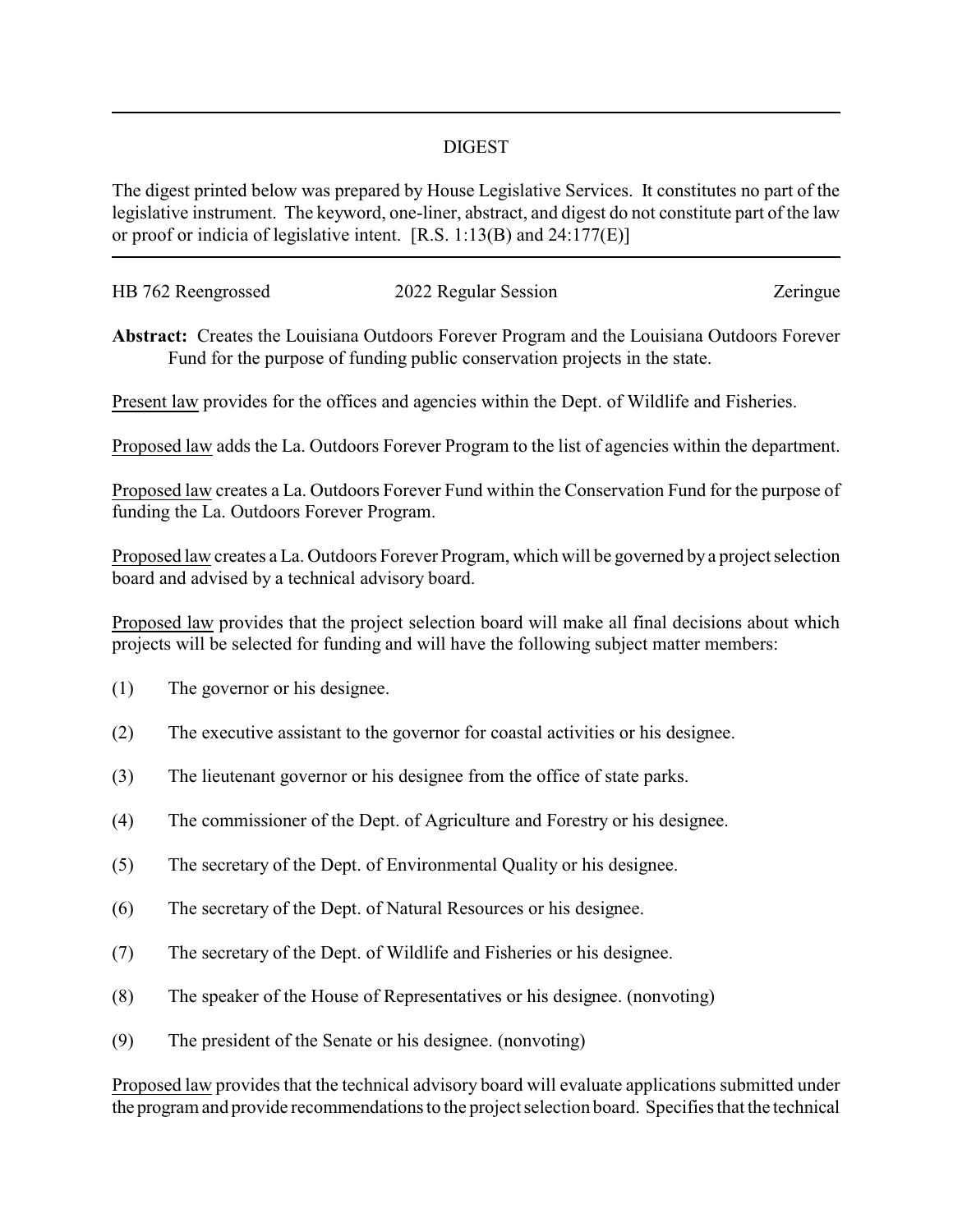advisory board will consist of up to three representatives from nonprofit conservation groups in the state and subject matter representatives from:

- (1) The office of the governor.
- (2) The division of administration.
- (3) The office of coastal activities.
- (4) The office of state parks.
- (5) The Dept. of Agriculture and Forestry.
- (6) The Dept. of Environmental Quality.
- (7) The Dept. of Natural Resources.
- (8) The Dept. of Wildlife and Fisheries.

Proposed law provides that eligible applicants for program funding are state and local government entities as well as nongovernmental organizations working in coordination with public agencies.

Proposed law provides that the program is voluntary and does not invoke eminent domain.

Proposed law provides that certain types of conservation projects are eligible for funding under the program, including:

- (1) Land conservation of important natural areas, including fish and wildlife habitat.
- (2) Water quality projects related to land conservation or land management, including those lands that protect drinking water supplies.
- (3) Working land, farms, and forested land.
- (4) Recreational properties related to important natural areas and public use.
- (5) Historic properties adjacent to or integral to habitat restoration or enhancement.

Proposed law requires that projects be evaluated and selected based on a clear, defensible, sciencebased process, which will be detailed in rules promulgated by the Dept. of Wildlife and Fisheries.

Proposed law requires that applications and information about applying be provided online.

Proposed law specifies that the program and all board activities will be subject to public meetings, public records, and ethics code requirements.